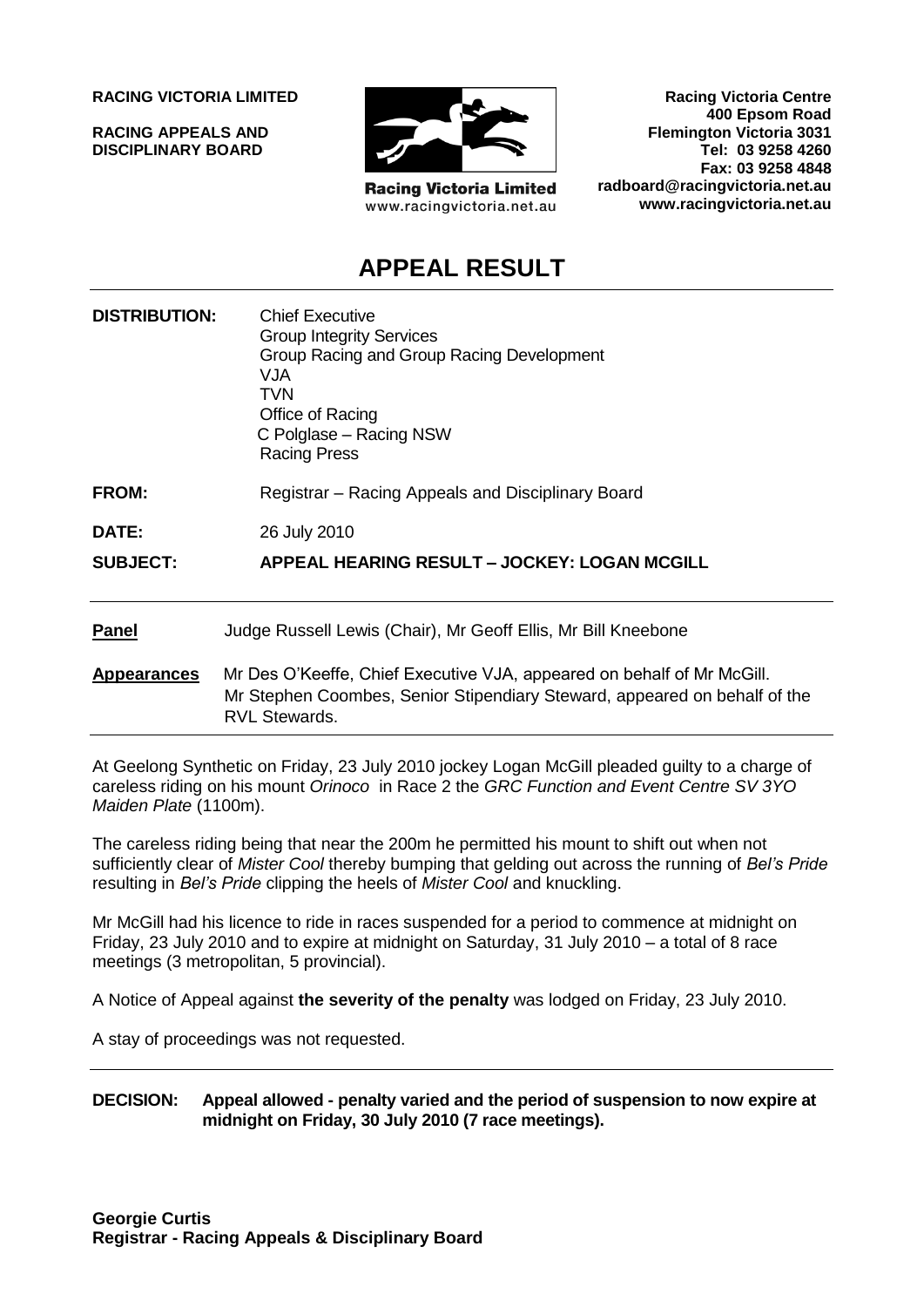# **TRANSCRIPT OF**

# **PROCEEDINGS**

# **RACING APPEALS AND DISCIPLINARY BOARD**

\_\_\_\_\_\_\_\_\_\_\_\_\_\_\_\_\_\_\_\_\_\_\_\_\_\_\_\_\_\_\_\_\_\_\_\_\_\_\_\_\_\_\_\_\_\_\_\_\_\_\_\_\_\_\_\_\_\_\_\_\_\_\_

**HIS HONOUR JUDGE R.P.L. LEWIS, Chairman MR G. ELLIS MR W. KNEEBONE**

## **EXTRACT OF PROCEEDINGS**

## **DECISION**

**JOCKEY: LOGAN McGILL**

## **MELBOURNE**

## **MONDAY, 26 JULY 2010**

MR S. COOMBES appeared on behalf of the RVL Stewards

MR D. O'KEEFFE appeared on behalf of the Appellant